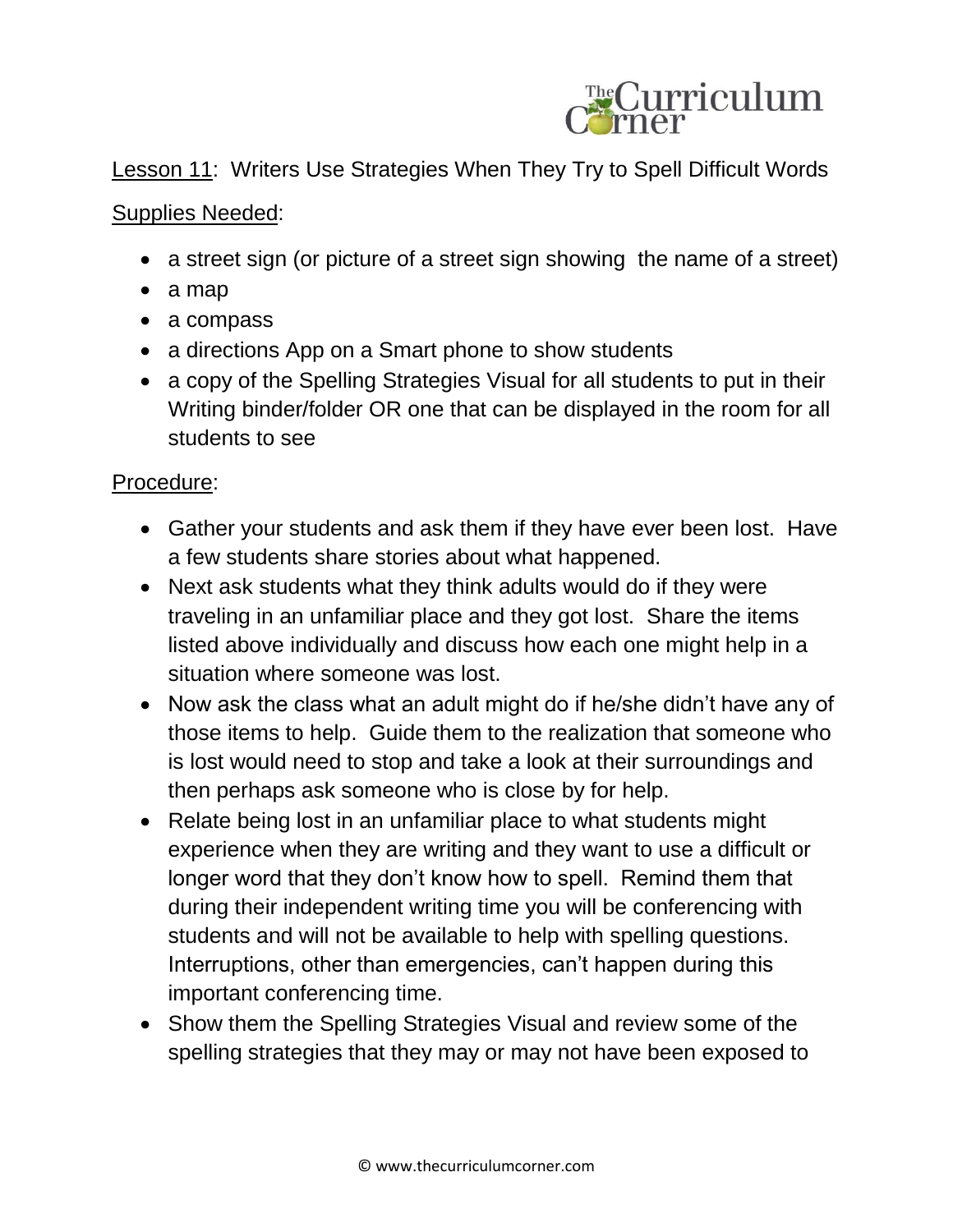already. Discuss how these strategies are similar to what a person would do if they felt lost in an unfamiliar place.

- o *Stretch It Out* Encourage students to slowly say the word. Have them write the letters they hear as they say it aloud. Tell them to say the word slowly  $-$  like a turtle  $-$  and refer to the picture on the strategy poster. Model this with a few words such as the following: spent, truck, bread, flip, shirt & number. As you model the strategy, spell a few words incorrectly, and be sure to point out that even if words are spelled wrong, that is okay. The important piece for now is that they are readable.
- o *Chunking* Tell students that they can break the word into parts or chunks. They can then write each part of the word they hear. Refer to the picture on the poster as you model this strategy with some of these words: president, wonderful, different, example & season.
- o *Look Around the Room* This strategy lends itself to the idea shared in the earlier scenario about being lost. Encourage students to look around the room for help. There is so much print in their own environment that might help. Many teachers like to have many objects in the room labeled for various reasons. This would be helpful for use in writing workshop too, and is something you might want to consider as you prepare your learning environment.
- o *Ask a Neighbor* Stress to students that this needs to be a last resort and should only include the one or two friends next to them. They can quietly whisper to ask if another classmate knows how to spell something and can help. Emphasize that asking more than two students will take too much time and disrupt the workshop atmosphere.
- Finally tell students that if none of the strategies helps, then they need to just do their best and move on. They can circle the word and remember to ask the teacher for help during a conference. It is important not to spend too much time worrying about one word.